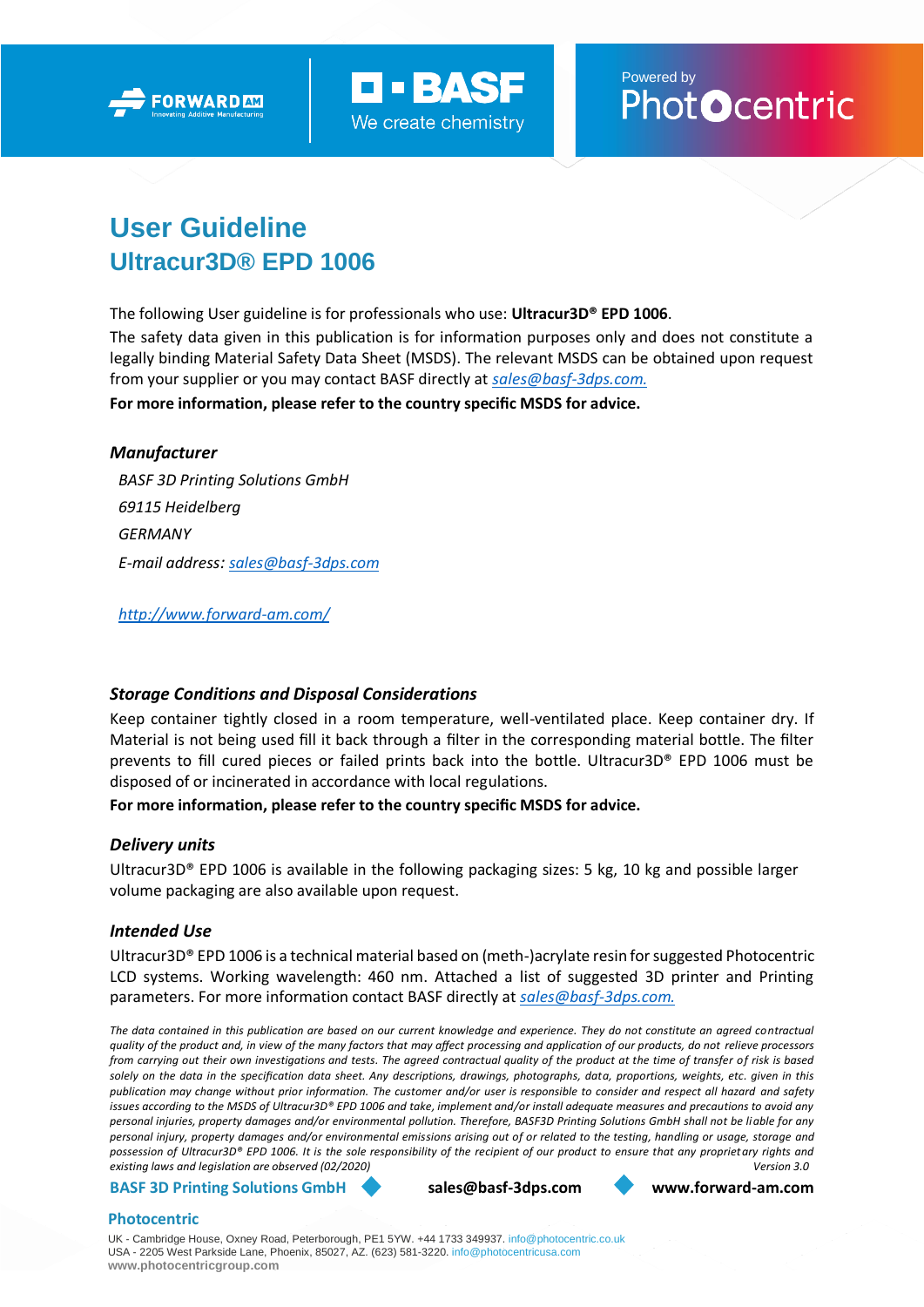



# *Example of Suitable 3D-Printers and Settings*

| <b>PRINTER</b>     | <b>PHOTOCENTRIC MAGNA</b> |  |  |
|--------------------|---------------------------|--|--|
| Wavelength         | 460 nm                    |  |  |
| <b>Curing time</b> | 8 م                       |  |  |
| Voxel depth        | $100 \mu m$               |  |  |

*Detailed printing parameter can be found on Photocentric studio* 

#### *Printing Process*



*The data contained in this publication are based on our current knowledge and experience. They do not constitute an agreed contractual quality of the product and, in view of the many factors that may affect processing and application of our products, do not relieve processors from carrying out their own investigations and tests. The agreed contractual quality of the product at the time of transfer of risk is based solely on the data in the specification data sheet. Any descriptions, drawings, photographs, data, proportions, weights, etc. given in this publication may change without prior information. The customer and/or user is responsible to consider and respect all hazard and safety issues according to the MSDS of Ultracur3D® EPD 1006 and take, implement and/or install adequate measures and precautions to avoid any personal injuries, property damages and/or environmental pollution. Therefore, BASF3D Printing Solutions GmbH shall not be liable for any personal injury, property damages and/or environmental emissions arising out of or related to the testing, handling or usage, storage and possession of Ultracur3D® EPD 1006. It is the sole responsibility of the recipient of our product to ensure that any proprietary rights and existing laws and legislation are observed (02/2020) Version 3.0*

#### **BASF 3D Printing Solutions GmbH [sales@basf-3dps.com](mailto:sales@basf-3dps.com) [www.forward-am.com](http://www.forward-am.com/)**

#### **Photocentric**

UK - Cambridge House, Oxney Road, Peterborough, PE1 5YW. +44 1733 349937. [info@photocentric.co.uk](mailto:info@photocentric.co.uk) USA - 2205 West Parkside Lane, Phoenix, 85027, AZ. (623) 581-3220. [info@photocentricusa.com](mailto:info@photocentricusa.com)

**[www.photocentricgroup.com](http://www.photocentricgroup.com/)**